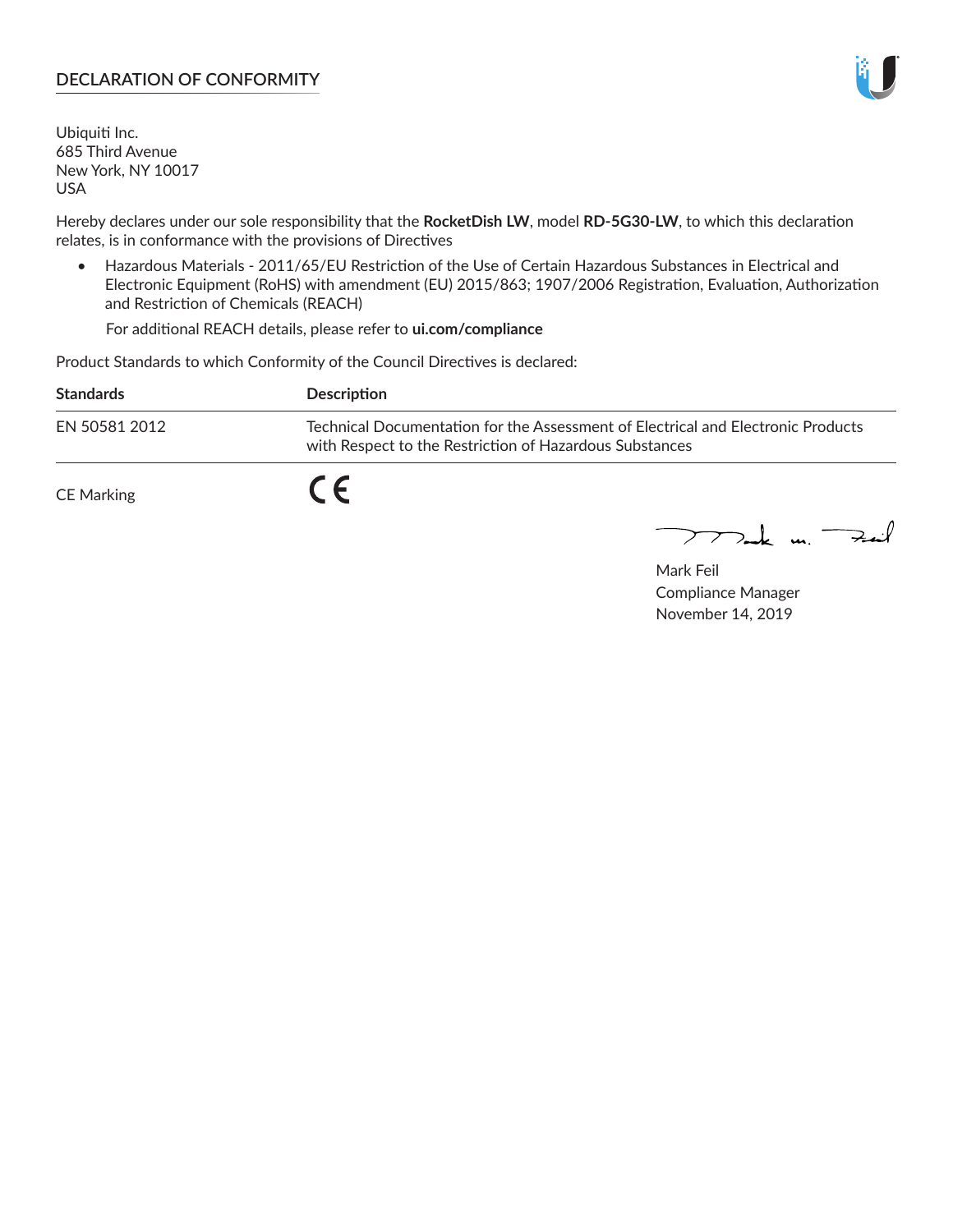# **DECLARATION OF CONFORMITY**



# **български** [Bulgarian]

С настоящото UBIQUITI декларира, че това устройство RD-5G30-LW отговаря на основните изисквания и други приложими разпоредби на Директива 2011/65/ЕС с изменение (ЕС) 2015/863.

# **Hrvatski** [Croatian]

Tvrtka UBIQUITI ovim putem izjavljuje da je ovaj uređaj RD-5G30-LW u skladu s osnovnim zahtjevima i ostalim bitnim odredbama direktiva 2011/65/EU i dopunom (EU) 2015/863.

# **Čeština** [Czech]

Společnost UBIQUITI tímto prohlašuje, že zařízení RD-5G30-LW splňuje základní požadavky a jiné související podmínky směrnice 2011/65/EU a dodatku (EU) 2015/863.

# **Dansk** [Danish]

Hermed erklærer UBIQUITI, at denne RD-5G30-LW-enhed overholder de essentielle krav og andre relevante bestemmelser i direktivet 2011/65/EU med tillæg (EU) 2015/863.

# **Nederlands** [Dutch]

UBIQUITI verklaart hierbij dat dit RD-5G30-LW-apparaat voldoet aan de essentiële vereisten en andere relevante voorwaarden uit de Europese richtlijn 2011/65/EU en gedelegeerde richtlijn (EU) 2015/863.

#### **English**

Hereby, UBIQUITI, declares that this RD-5G30-LW device, is in compliance with the essential requirements and other relevant provisions of Directive 2011/65/EU with amendment (EU) 2015/863.

# **Eesti keel** [Estonian]

Käesolevaga kinnitab UBIQUITI, et antud RD-5G30-LW seade vastab direktiivis 2011/65/EL välja toodud põhilistele nõuetele ning muudele asjakohastele sätetele, koos parandusega (EL) 2015/863.

# **Suomi** [Finnish]

UBIQUITI vakuuttaa täten, että tämä RD-5G30-LW-laite on direktiivien 2011/65/EU ja (EU) 2015/863 oleellisten vaatimusten ja muiden ehtojen mukainen.

# **Français** [French]

Par les présentes, UBIQUITI déclare que ce dispositif RD-5G30-LW est conforme aux exigences essentielles et aux autres dispositions pertinentes de la directive 2011/65/UE avec l'amendement (UE) 2015/863.

# **Deutsch** [German]

UBIQUITI erklärt hiermit, dass dieses Gerät RD-5G30-LW den grundlegenden Anforderungen und anderen relevanten Bestimmungen der Richtlinien 2011/65/EU und (EU) 2015/863 entspricht.

# **Ελληνικά** [Greek]

Δια του παρόντος η UBIQUITI δηλώνει ότι αυτή η συσκευή RD-5G30-LW συμμορφώνεται με τις βασικές απαιτήσεις και άλλες σχετικές διατάξεις της Οδηγίας 2011/65/ΕΕ με την τροποποίηση (ΕΕ) 2015/863.

# **Magyar** [Hungarian]

Az UBIQUITI kijelenti, hogy a(z) RD-5G30-LW számú eszköz megfelel a 2011/65/EU irányelv (EU) 2015/863. számú módosítása alapvető követelményeinek és egyéb vonatkozó rendelkezéseinek.

# **Íslenska** [Icelandic]

UBIQUITI lýsir því hér með yfir að RD-5G30-LW er í samræmi við nauðsynlegar kröfur og önnur viðeigandi ákvæði í tilskipun 2011/65/EU ásamt viðbótum í (EU) 2015/863.

# **Italiano** [Italian]

Con la presente, UBIQUITI dichiara che il presente dispositivo RD-5G30-LW è conforme ai requisiti essenziali e alle altre disposizioni pertinenti della direttiva 2011/65/UE con l'emendamento (UE) 2015/863.